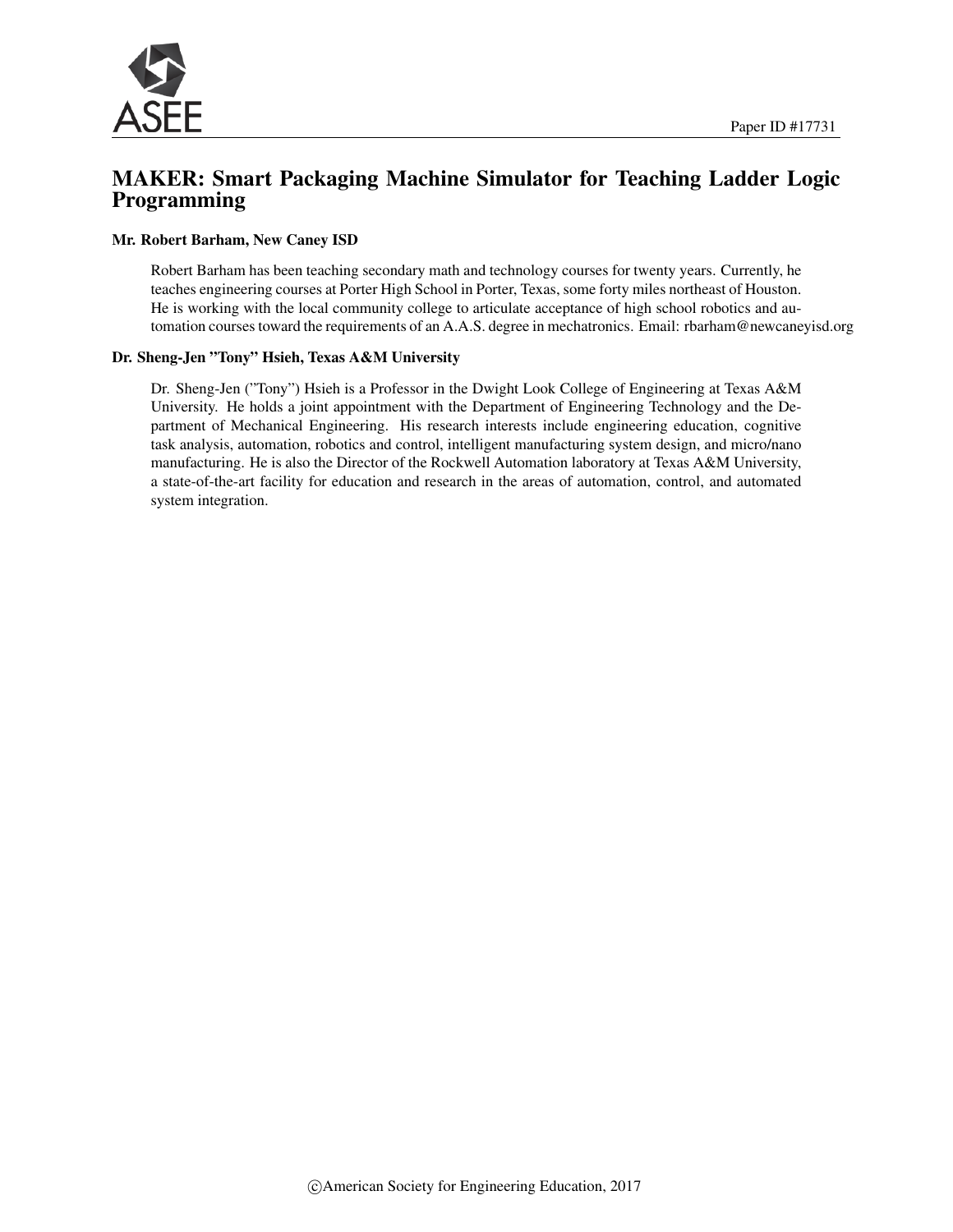# **MAKER: Smart Packaging Machine Simulator for Teaching Ladder Logic Programming**

### **Abstract**

This paper describes the results of an instructional pilot in programmable logic controller (PLC) programming in the ladder-logic language. As an extra-credit opportunity, students were invited to participate in a programming activity in ladder-logic that consisted of the following: 1) a preinstructional assessment of prior knowledge, (2) an online slideshow presentation that introduces PLCs, including future training and employment opportunities, (3) an online post-instructional assessment of acquired knowledge, and (4) an opinion survey designed to measure student demand for a course that teaches industrial automation. These data were meant to be shared with school administration so that changes to the course catalog would be properly informed by documented student need. The instructional machine was created as a result of attending a Summer Research Experiences for Teachers program at Texas A&M University in 2016.

#### **Motivation**

The state of Texas in the 2015 legislative session adopted changes to the state curriculum document, the Texas Essential Knowledge and Skills. Among the changes scheduled for the fall of 2017 is the elimination of the course Robotics and Automation [1] (See subchapter O, downloaded January 10, 2017). This course will be replaced by two, Robotics I (TEKS §130.408.) and Robotics II (TEKS §130.409.)[1]. Robotics II is an entirely new course, whereas Robotics I subsumes the student expectations and learning outcomes of Robotics and Automation. This new Robotics II course represents an opportunity to leverage some of the technical advances in microcircuitry to bring industrial automation instruction to the public school classroom. The benefits of this are many.

When compared to other computing professionals, PLC technicians earn high salaries. Furthermore, their training requires only two-year college instruction. According to the national salary survey results at Automation.com [2], respondents with only a high school diploma as the highest attained degree averaged a salary of \$94,239. This represents a large return on educational investment when compared to professional training of four-year universities. The reason is, as the Texas Higher Education Coordinating Board (THECB) has observed, "The demand for skilled and knowledgeable workers continues to outpace workforce supply in Texas," [3]. THECB has a long term strategy to meet bot the needs of employers for technically skilled employees and the economic needs of young Texans for reliable employment. The document "60x30 TX" explicitly states the goal of holding the level of undergraduate debt to "60 percent of first-year wages after college" [4]. Community college systems in Texas are therefore encouraged to partner with local K-12 educational agencies to articulate credit for engineering courses offered in high school. Many of these two-year degrees articulate seamlessly into four-year engineering technology degrees, the requirements of which are met entirely at the local two-year campus. Thus, the financial burden to families of providing their children with a professional education is dramatically reduced, as is the time required to educate the student to a level sufficient to earn a significant income. This project was a step toward creating a high school course in industrial automation that would meet at least one of the requirements for a local community college's degree in process technology or mechatronics.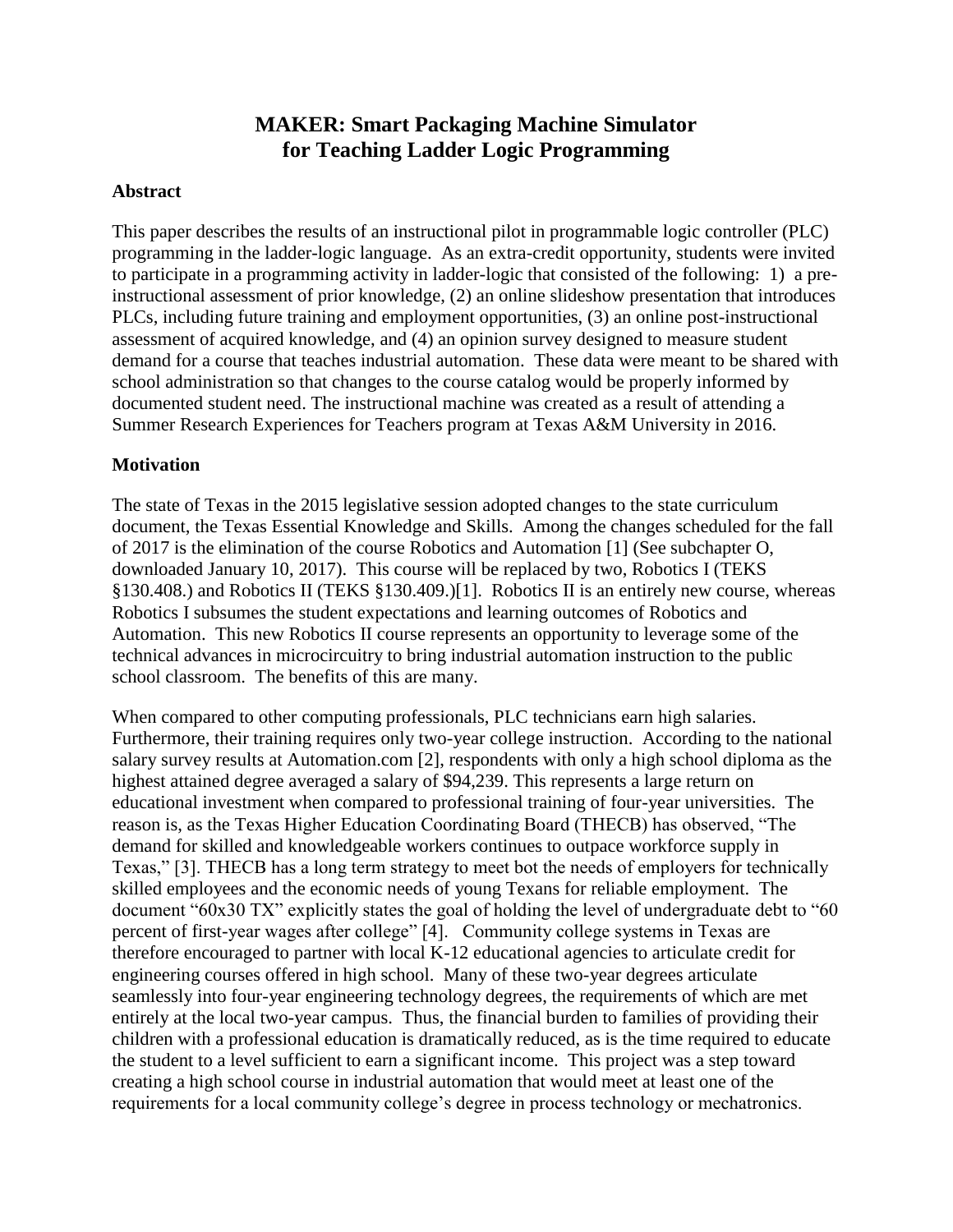Indeed, an important part of this instructional module is information about continued training locally available.

With advances in microcircuitry, an entire class set of twenty PLCs can be stored stored in a shoebox and purchased for less than \$5000 [5]. Both of these are important criteria for a public school. Storage space is at a premium in most classrooms and budgets for instructional materials are stretched to their limits. The currently deployed controllers made by VEX and Fischertechnik are far more expensive and bulky. Table 1 shows the costs, dimensions, and capabilities of various controlling units available for instruction.

| <b>Controller</b>     | Language  | Analog Inputs | <b>Digital Inputs</b>                | <b>Digital Outpus</b> | Cost | Dimensions (in) wihout<br>power supply | Volume (cub in) |
|-----------------------|-----------|---------------|--------------------------------------|-----------------------|------|----------------------------------------|-----------------|
| <b>VEX Robotics</b>   | IС        | 12            |                                      | 10                    |      | $$250.00$ 4.5 x 3.9 x 1                | 17.551          |
| <b>Fischertechnik</b> | ТC        |               |                                      | $\mathbf{A}$          |      | $$345.0013.5 \times 3.5 \times 1$      | 12.25           |
| Arduino R3            | C         |               | $0 14$ (In or out, the user decides) |                       |      | $$22.0013.1 \times 2.2 \times 1$       | 6.82            |
| <b>Raspberry Pi</b>   | IС        |               | $0 17$ (In or out, the user decides) |                       |      | \$50,00 3.3x2.2x1                      | 7.26            |
| <b>Velocio Ace</b>    | Ladder Lg | 12            | 12                                   | 12                    |      | $$149.0012.5 \times 2.5 \times 1$      | 6.25            |

## Table 1. Comparison of Controller Units

A VEX Coretex microcontroller currently costs \$249 (downloaded January 10, 2017) and has dimensions of 4.5" W x 3.9" L x 1" H (17.55 cu-in) [6]. The Fischertechnik controller costs \$345 (, downloaded January 10, 2017) and has dimensions of  $3.5 \times 3.5 \times 1$  inches (12.25 cu-in) [7]. An Ace controller with twelve digital inputs, twelve analog inputs, and twelve digital outputs costs \$149 ( downloaded January 10, 2017) and has dimensions of 2.5" x 2.5" x 0.5" (3.125 cu in) [8]. Other choices of controller are Raspberry Pi kits (\$50) [9] and Arduino (\$22 if purchased with a power supply) [10]. These are good choices for teaching mechatronic programming in the C language, and their use is the subject of subsequent research.

As an introduction to a documented engineering problem, students were shown a machine which simulates the automatic packaging of small foods. There is some literature about methods to ensure hygienic food handling in smart packaging systems [11] . The problems addressed have to do mostly with controlling salmonella or listeria microbes [12], and the solutions proposed range from nanotechnology to recommending stainless steel construction [13]. What we can take away from this is that there is a documented need to make packaging systems smart- certain conditions inherent in the packaging process threaten the quality of the product. Sensors detect these conditions, communicate them to a controller, and the controller does something to make the machine more hygienic.

### **Instructional Machine**

This packaging machine (see Figure 1) has a sensor to detect the proximity of foam cup vessels on a motorized conveyor, and another proximity sensor to detect the level of product in the cup. There is a hopper containing product, and a servo motor controls a gate which releases the small food items into a chute made of VEX c-channel inclined gradually to control the speed of the delivery. A Fischertechnik thermal switch controls a fan motor, and an incandescent lamp warms that switch. The fan and thermal switch represent an HVAC system that senses operating temperature and cools the product automatically when a certain temperature is reached. When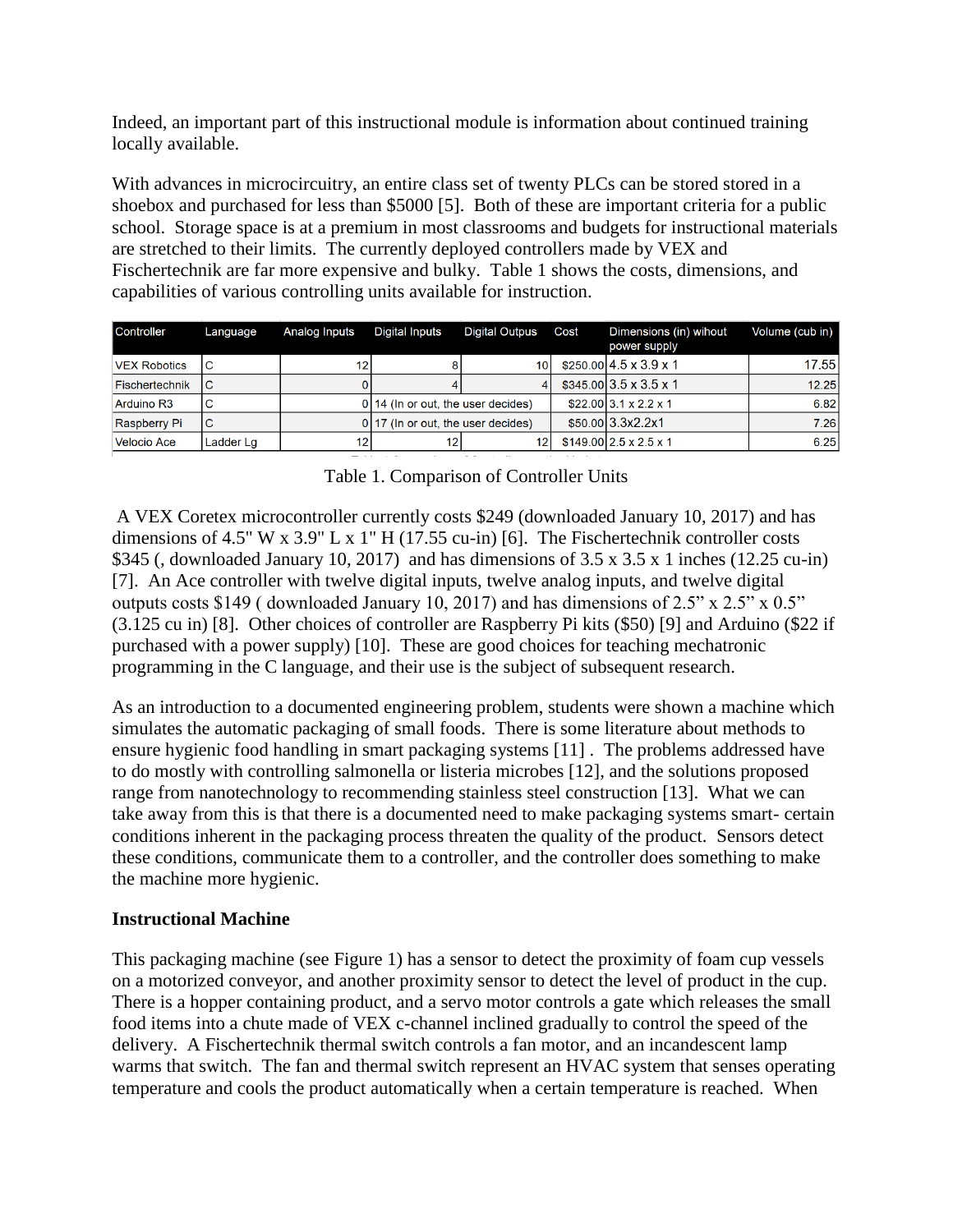the fan comes on, the lamp turns off, allowing the thermal switch to cool. When cool, the thermal switch opens, turning off the fan, and the PLC turns the lamp back on.

Table 2 lists the parts and costs of the machine.

| Part or component                                                                  | <b>Unit Cost</b>   |           | <b>Subtotal</b> |
|------------------------------------------------------------------------------------|--------------------|-----------|-----------------|
| 12 VDC/360 W power supply                                                          | \$15.99            |           | \$15.99         |
| step-down transformer to 5V                                                        | \$10.95            |           | \$10.95         |
| Velocio Ace 222v10 PLC                                                             | \$149.00           |           | \$149.00        |
| 2 capacitive proximity sensors,                                                    | \$8.78             |           | \$17.56         |
| <b>Fischertechnik heat sensor</b>                                                  | Legacy             | <b>NA</b> |                 |
| <b>Fischertechnik lamp</b>                                                         | Legacy             | <b>NA</b> |                 |
| 2-wire VEX motor                                                                   | \$14.99            |           | \$14.99         |
| 3-wire VEX servo                                                                   | \$19.99            |           | \$19.99         |
| Motorized pinwheel                                                                 | \$2.50             |           | \$2.50          |
| 1 Gallon plastic jug                                                               | \$2.57             |           | \$2.57          |
| Foam cups (package of 20)                                                          | \$0.77             |           | \$0.77          |
| VEX conveyors, sprockets, axles, bearings, connectors, and structural pieces       | Legacy             | <b>NA</b> |                 |
| <b>Electronics breadboard</b>                                                      | \$51.50            |           | \$51.50         |
| Flexible straws (conduit), craft sticks, and custom parts fabricated from plywood. | Legacy             | <b>NA</b> |                 |
|                                                                                    | <b>Grand Total</b> |           | 285.82          |

Table 2. Packaging Machine Components and Costs



Figure 1. Packaging Machine

| <b>Input Address</b> | Device (In)                         | Output Address Device (Out) |                     |
|----------------------|-------------------------------------|-----------------------------|---------------------|
| B1                   | <b>Thermal Switch</b>               | D1                          | Lamp                |
| B <sub>2</sub>       | On Switch                           | D <sub>2</sub>              | Conveyor Motor      |
| B <sub>3</sub>       | <b>Horinzontal Proximity Sensor</b> | D <sub>3</sub>              | <b>Hopper Servo</b> |
| <b>B4</b>            | Vertical Proximity Sensor           | D <sub>4</sub>              | <b>Fan Motor</b>    |

Table 3 Input and Output Address Allocations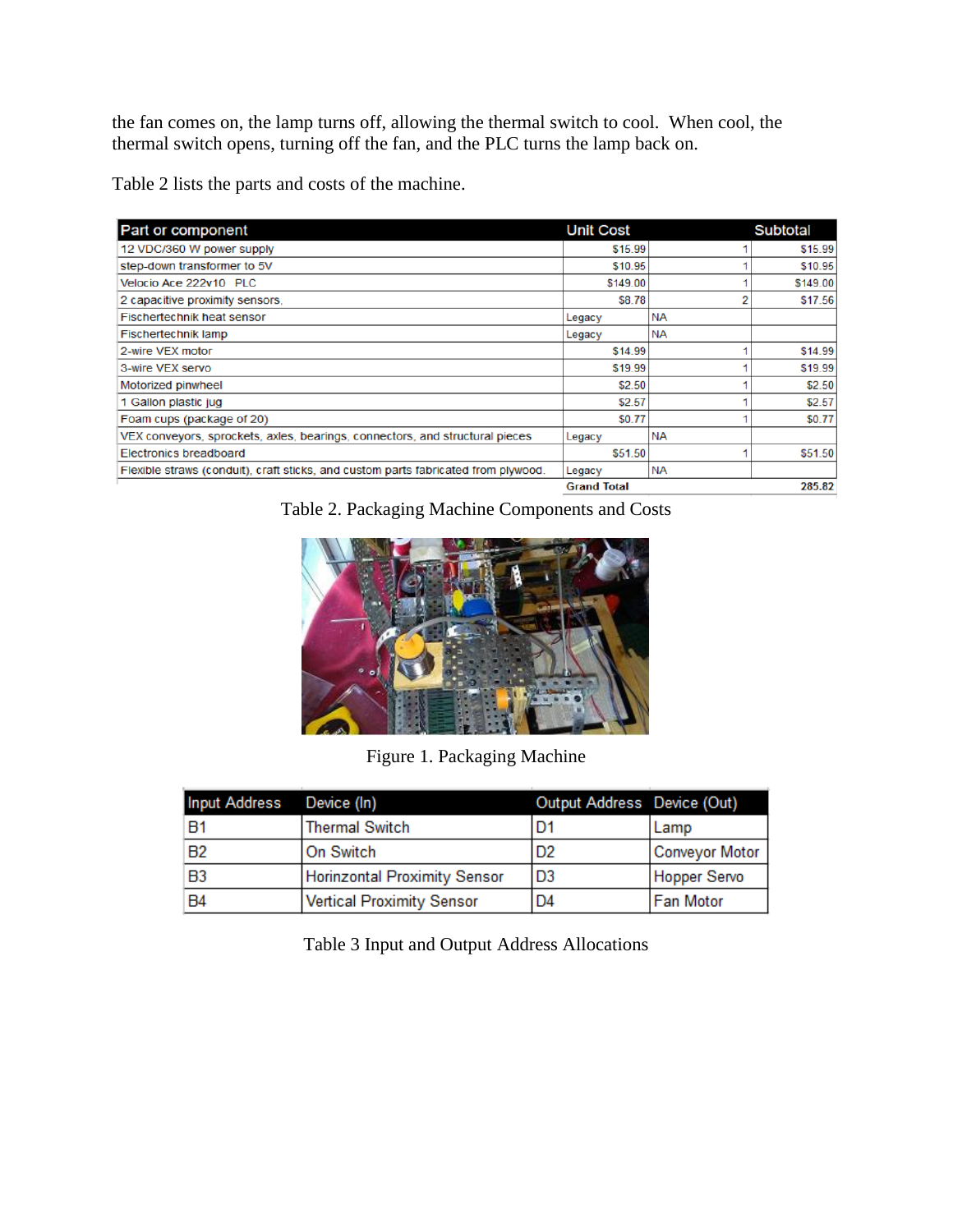## **Ladder Logic**

The programmatic logic of this machine is simple. Four outputs require a total of six rungs, with Rungs 4-6 controlling the servo. Table 4 lists the input conditions and output states that the PLC creates in the program.

| Rung No.       | <b>Input Condition</b><br>(assume "check closed" unless<br>otherwise)            | <b>Output State</b><br>("energize" unless otherwise)   |
|----------------|----------------------------------------------------------------------------------|--------------------------------------------------------|
|                | On Switch AND (open Thermal Switch<br>OR open Fan)                               | Lamp                                                   |
| $\overline{2}$ | Thermal Sw AND (open Lamp)                                                       | Fan                                                    |
| 3              | (Horiz Sensor AND Vert Sensor) OR<br>(open Horiz Sensor AND open Vert<br>Sensor) | Conveyor                                               |
| $\overline{4}$ | Conveyor open                                                                    | PWM: Set period 20000 micr.sec.                        |
| 5              | open Vert Sensor                                                                 | PWM: start servo, 19000 micr.<br>sec. signal (reverse) |
| 6              | <b>Vert Sensor</b>                                                               | PWM: start servo, 18500 micr.<br>sec. signal (neutral) |

Table 4. Rung Instructions in Ladder Logic

Rung 1 controls the lamp which is used to heat the thermal switch to simulate hot working conditions and activate the cooling fan. The on switch toggles to energize the machine, and as long as the thermal switch is open and the fan is not running, the lamp energizes. This is an incandescent lamp, not an LED.

Rung 2 defines the conditions for turning on the fan. When the ambient temperature is sufficient to close the thermal switch, the lamp turns off and the fan motor energizes.

Rung 3 controls the conveyor motor. There are two conditions which will energize the conveyor. The first is the situation in which no vessel is close enough to activate the proximity sensors. In this case, both sensors are "open," and the conveyor energizes. The second situation in the one in which a vessel has been filled with product and should be ejected from the system. In this case, both proximity sensors close and energize the conveyor to eject the full vessel and position a new empty.

Rung 4 is a PWM output that sets the servo period at an industry standard of 20000 microseconds. When the conveyor stops, the period is set using a PWM output.

Rung 5 uses a PWM pulse to reverse the VEX servo and thus open the hopper gate. When the vertical sensor is open, the hopper releases product in an empty vessel waiting below a loading chute. Since the output transistors on the ACE PLC are of the NPN variety ("sinking"), the usual 1 ms pulse must be modified by subtracting from the 20 ms period. Values are converted to microseconds for VBuilder.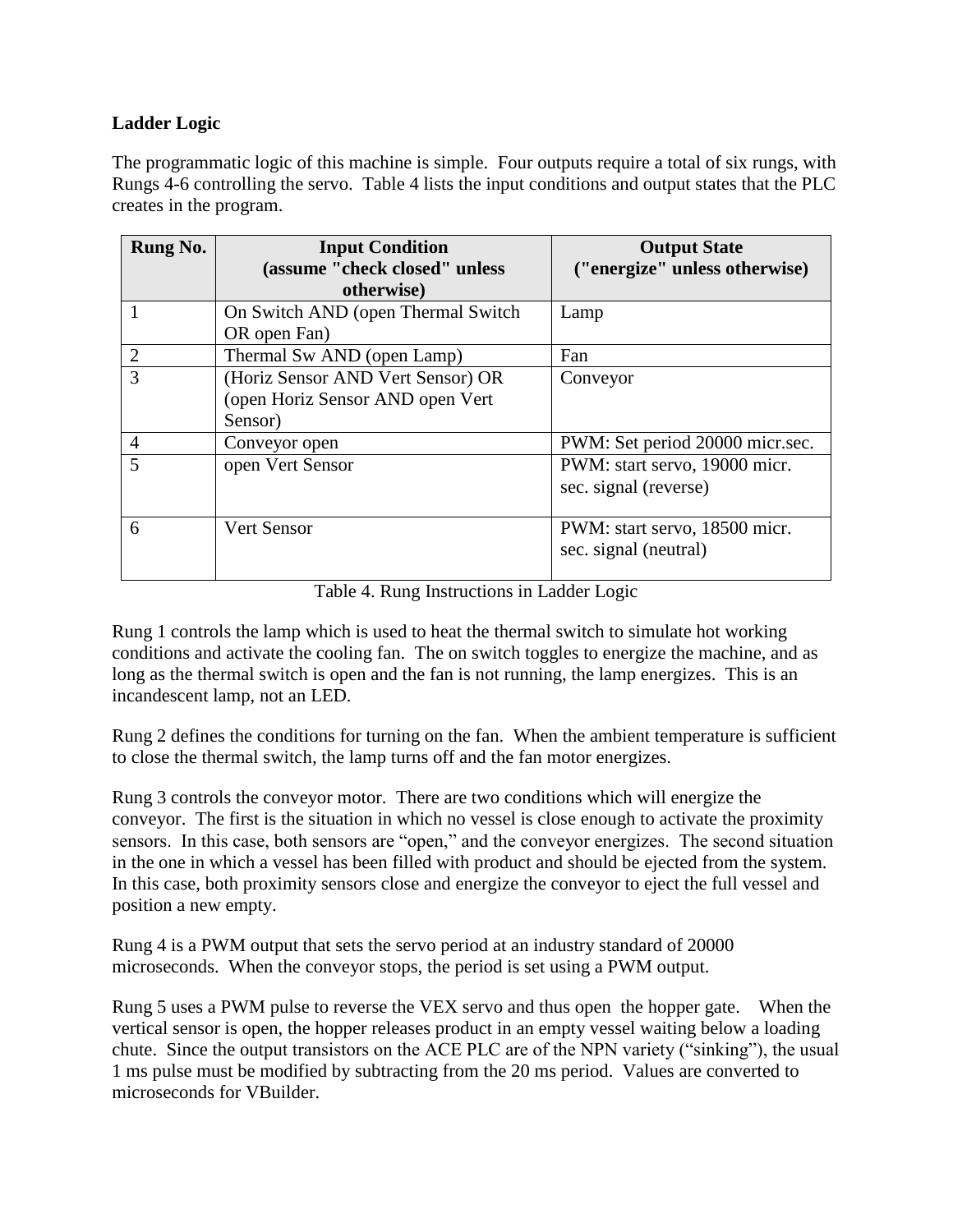Rung 6 uses a PWM pulse to reset the VEX servo to its neutral position, thus closing the hopper gage. When the vertical sensor closes, it means the vessel beneath it is full. The signal to reset a VEX servo to neutral is 1.5 ms, which converts to 18500 microseconds for the ACE.

On the ACE, there are six banks of ports labeled A through F. Each bank (of the ACE 222) has eight connections, two of which are for ground and voltage, leaving six ports free for device connections. Figure 8 is a capture from the online user's manual on the velocio.net website. It shows the port locations and types for this PLC [14].



Figure 8. Velocio Ace PLC 222v10

### **Presentation and assessment**

Students were given an assessment of prior knowledge before being shown the presentation which introduced the properties of PLCs and explained their importance in industry. The presentation compared PLCs to other computing devices with which they are familiar, like microcontrollers and PCs. It also provided employment opportunity data, and instructions for obtaining further training locally. The post-instruction assessment used the same question items as the pre-instruction assessment, but the items were presented in a different order. Students were offered five points of extra credit as incentive for participating. The purpose of the two assessments was to identify areas of confusion caused by the slideshow with a view toward future changes. A comparison of the pre and post instructional assessment data provided insight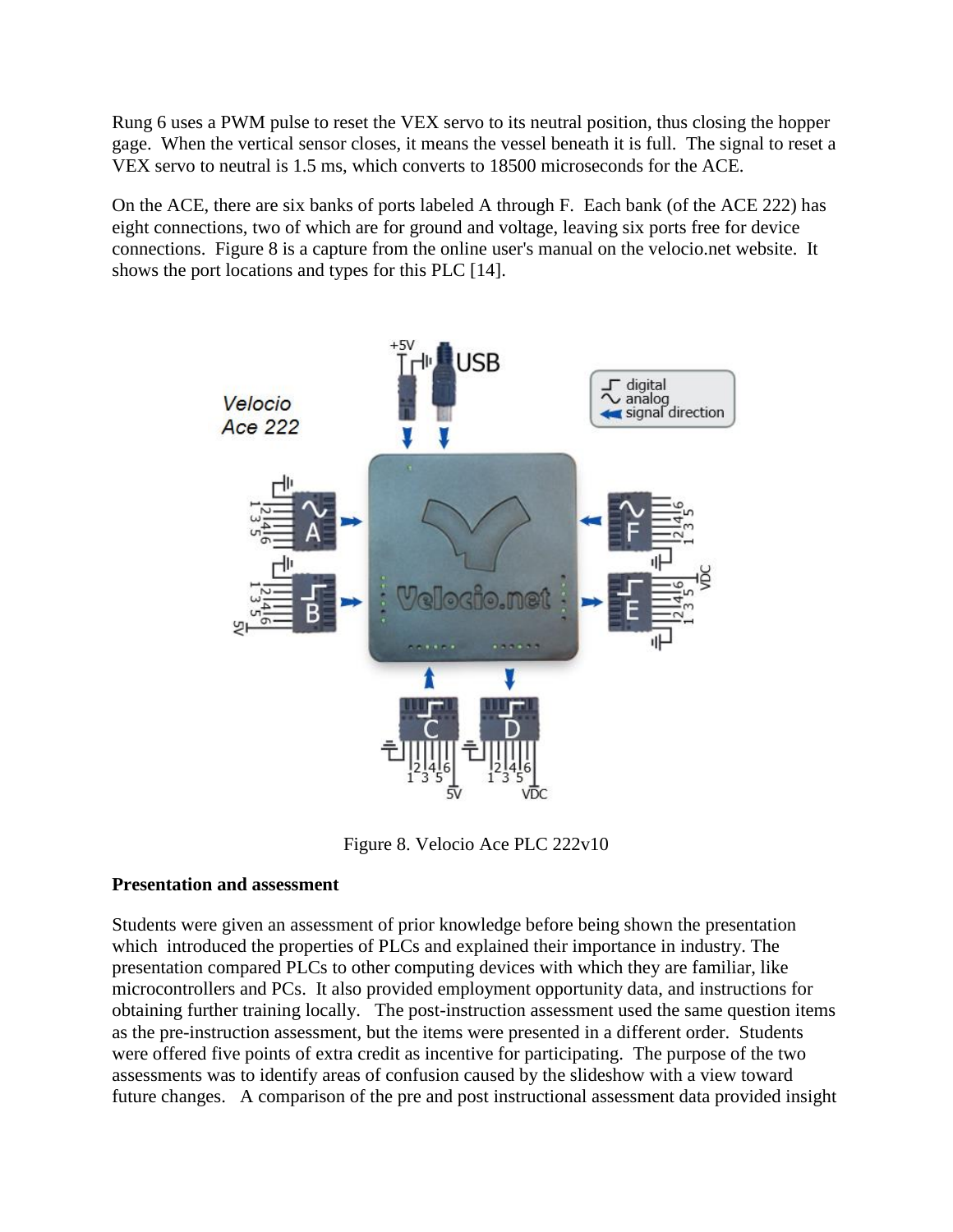into the accessibility of a mechatronics curriculum for high school students. Currently, this is a course offered in college, so there was some concern that high school students might find the subject matter too rigorous.

## **Opinion survey**

As this is a data-gathering activity, it recorded the students' opinions rather than evaluated their performance. Using Google Forms, students were asked to rate their interest on a five point likert scale with five showing great interest, one meaning no interest, and three being neutral. Table 5 shows the survey items:

| <b>Survey Items</b> |                                                                                                                                                                                                                                                                                                                                                                                                                                                                                 |
|---------------------|---------------------------------------------------------------------------------------------------------------------------------------------------------------------------------------------------------------------------------------------------------------------------------------------------------------------------------------------------------------------------------------------------------------------------------------------------------------------------------|
| Item 1              | I would like to learn more about sensors.                                                                                                                                                                                                                                                                                                                                                                                                                                       |
| Item 2              | I would like to learn more about motor control.                                                                                                                                                                                                                                                                                                                                                                                                                                 |
| Item 3              | I would like to learn how to program a variety of microcontrollers (Arduino,<br>Raspberry Pi).                                                                                                                                                                                                                                                                                                                                                                                  |
| Item 4              | With more training, I feel like I could program a machine in Ladder Logic.                                                                                                                                                                                                                                                                                                                                                                                                      |
| Item 5              | I would like to learn more about college training for process technology, automation,<br>or mechatronics.                                                                                                                                                                                                                                                                                                                                                                       |
| Item 6              | I would like to learn more about PLCs<br>$\alpha$ , $\alpha$ , $\alpha$ , $\alpha$ , $\alpha$ , $\alpha$ , $\alpha$ , $\alpha$ , $\alpha$ , $\alpha$ , $\alpha$ , $\alpha$ , $\alpha$ , $\alpha$ , $\alpha$ , $\alpha$ , $\alpha$ , $\alpha$ , $\alpha$ , $\alpha$ , $\alpha$ , $\alpha$ , $\alpha$ , $\alpha$ , $\alpha$ , $\alpha$ , $\alpha$ , $\alpha$ , $\alpha$ , $\alpha$ , $\alpha$ , $\alpha$ , $\alpha$ , $\alpha$ , $\alpha$ , $\alpha$ , $\alpha$ ,<br>$T11.50$ $L$ |

Table 5 Survey Items: Students Rating Interest on a 1-5 Scale

Since this project was designed to document student interest in automation courses, students were asked to respond to rate their own interest in further instruction on a 1-5 Likert scale.

## **Results**

Nine students took both the pre and post-instructional assessments. Their results are presented in Table 6. The one-tailed, paired T-test was calculated manually and the significance was determined from a t-table [15] available online. The mean pre-assessment score was 58 and the mean post-assessment score was 83. This mean difference produced a t-test of 3.18 which is a significant result even at the .01 level. The null hypothesis that mechatronic instruction is not effective for high school students was therefore rejected.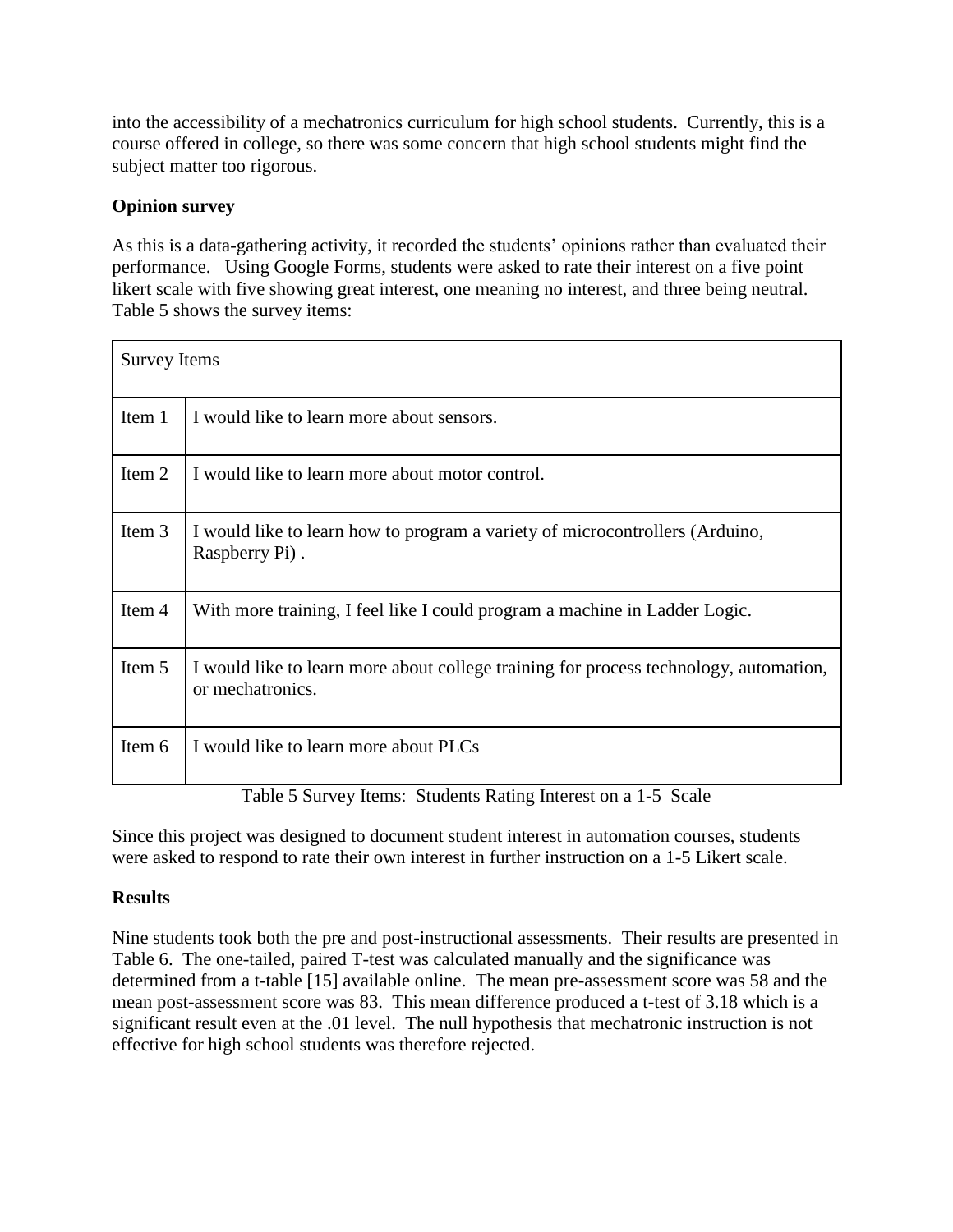| Participant    | Pre-score   | Post-score  |
|----------------|-------------|-------------|
| $\mathbf{1}$   | 72          | 90          |
| $\overline{2}$ | 81          | 81          |
| 3              | 63          | 90          |
| $\overline{4}$ | 63          | 90          |
| 5              | 54          | 99          |
| 6              | 63          | 81          |
| 7              | 72          | 90          |
| 8              | 18          | 45          |
| 9              | 36          | 81          |
| Means          | 58          | 83          |
| st. devs       | 18.54723699 | 14.56021978 |
| Counts         | 9           | 9           |
| Variances      | 344         | 212         |
| T-Test         | 3.180708486 | $p<.05*$    |

Table 6. Results of the Pre- and Post Assessments

The results of the opinion survey are shown in Table 7.

| Item 1      | Item 2      | Item 3      | Item 4      | Item 5      | Item 6      |
|-------------|-------------|-------------|-------------|-------------|-------------|
|             |             |             |             |             |             |
|             |             |             |             |             |             |
|             |             |             |             |             |             |
|             |             |             |             |             |             |
|             |             |             |             |             |             |
| Item 1 Mean | Item 2 Mean | Item 3 Mean | Item 4 Mean | Item 5 Mean | Item 6 Mean |
| 3.8         |             | 4.2         | 4.2         | 3.8         |             |

Table 7 Results of Opinion Survey

The mean for all six items was 4. Compared to a neutral 3, this represents a t-test (one-tailed, paired) of 13.69, a significant result ( $p<0.05$ ). The null hypothesis that there was no interest in a mechatronics class at the high school level was also rejected. There were only five participants in the survey, and this was a disappointing response rate. However, at the school where the survey was administered, four are the required minimum to make a course. The results are therefore valuable.